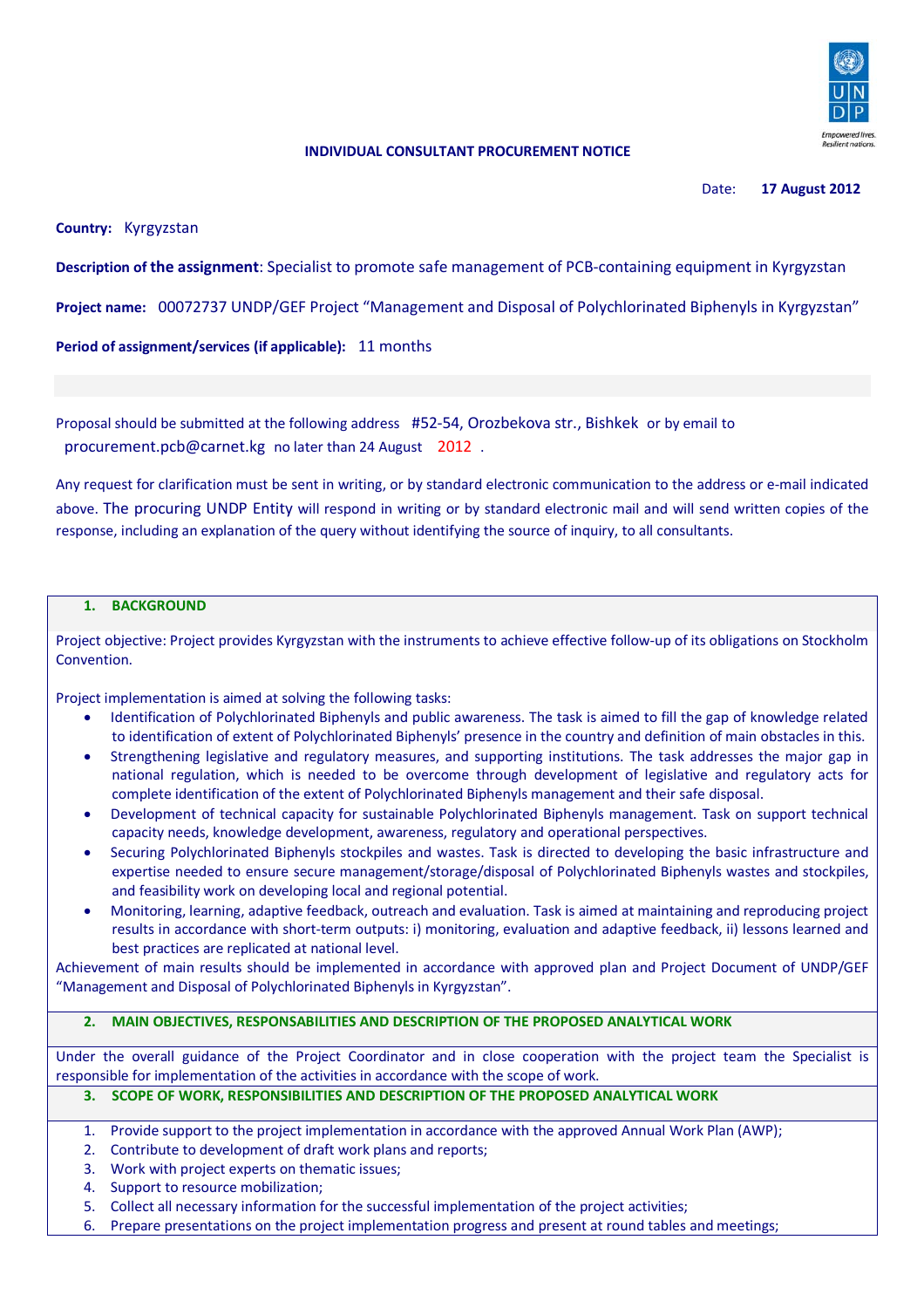- 7. Provide assistance in conducting meetings of the Project board and Inter Agency Coordination Committee;
- 8. Liaise with the project partners, NGOs, scientific institutions, private sector and other relevant projects for promotion of the project objectives;
- 9. Organize and control development of improved Technical instructions on identification, sampling, servicing, storage, and handling of PCB containing equipment in service and upon phase-out, promote endorsement of the draft Technical Instructions in order to ensure Environmentally Sound Management and Disposal of PCB-containing equipment and wastes.
- 10. Organize works on registration, labeling, registration and reporting status of all in-use and potential PCB containing materials;
- 11. Provide assistance in approval of appropriate classification of PCB wastes;
- 12. Provide assistance in approval of MACs (Maximum Acceptable Concentration) for PCBs in Kyrgyzstan;
- 13. Provide assistance in enactment of legal ban on new use, re-use, trade, import, and export of PCBs and PCB contaminated equipment and materials;
- 14. Provide assistance in development of legal measures allowing unrestricted regulatory access to information and locations that may have PCBs;
- 15. Provide assistance in development of standards and methodologies for ongoing identification and assessment of contaminated sites, including 15 trained service provider staff to undertake it.
- 16. Provide assistance in development of the strategy and plan for pretreatment and disposal of PCB stockpiles and wastes;
- 17. Provide assistance in development of the Long term plan for the monitoring and phase out of PCB containing in service equipment till 2025 consistent with Stockholm Convention requirements;
- 18. Prepare section on management of PCBs to be introduced into the National plan for sound management of chemicals;
- 19. Provide assistance in creation of the data management and mapping system for the purposes of reporting, registration and raising awareness;
- 20. Provide assistance in obtaining needed status of the Feasibility assessment and decision respecting decontamination of PCB containing equipment to allow retention in service or minimization of elimination obligations. study and solutions on decontamination of PCB-contaminated equipment;
- 21. Assist in awareness raising of policy makers, stakeholders and the public, including metal collectors, on the need for environmentally sound management of PCB which will stimulate sustained attention to the issue and timely responses;
- 22. In close cooperation with the project team conduct works on assessment and analysis of the current situation on PCB management in Kyrgyzstan and prepare analytical reviews, including results on conducted in-country inventory;
- 23. Provide assistance in creation of capacity for identification of contaminated sites, their assessment and clean up;
- 24. Organize training and informative workshops on management of chemicals for all stakeholders (scientific institutions, private sector, NGOs and impacted communities);
- 25. Assist in strengthening capability to effectively monitor and analyze PCBs in the environment and human receptor paths enabling better decision making on priority actions in preventing uncontrolled PCB release;
- 26. Assist in strengthening capability for safe storage of stockpiles and wastes at the sites of major holders;
- 27. Assist in conducting trainings for service providers capable of undertaking packaging, transportation, and residual contamination cleanup of contaminated sites;
- 28. Take minutes of the meetings with the national project partners as needed;
- 29. Assist in procurement of the laboratory equipment for identification of PCBs;
- 30. Assist in printing of project publications;
- 31. Ensure proper media coverage of project activities;
- 32. Provide assistance in conducting preparatory works on disposal of 50 tons of PCB-containing wastes by export to a qualified disposal facility;
- 33. Provide assistance in organization of M&E and adaptive management for post-project period.

Work schedule and dates of progress reports' submission to be specified and agreed by the Project coordinator.

## **4. REQUIREMENTS FOR EXPERIENCE AND QUALIFICATIONS**

- $\checkmark$  Higher university degree in the spheres of ecology or other related fields;
- $\checkmark$  At least 10 years of work experience in the sphere of environment protection;
- $\checkmark$  At least 5 years of work experience in international projects, in particular those of the GEF partners;
- $\checkmark$  Good knowledge of issues on environmental inspections of nature users; secure management of hazardous wastes;
- $\checkmark$  Work experience in state institutions on environment protection;
- $\checkmark$  Computer Skills:
- Fluency in Russian and Kyrgyz. Knowledge of English is an asset.

## **Interested individual consultants must submit the following documents/information to demonstrate their qualifications:**

1. Proposal:

(i) Explaining why they are the most suitable for the work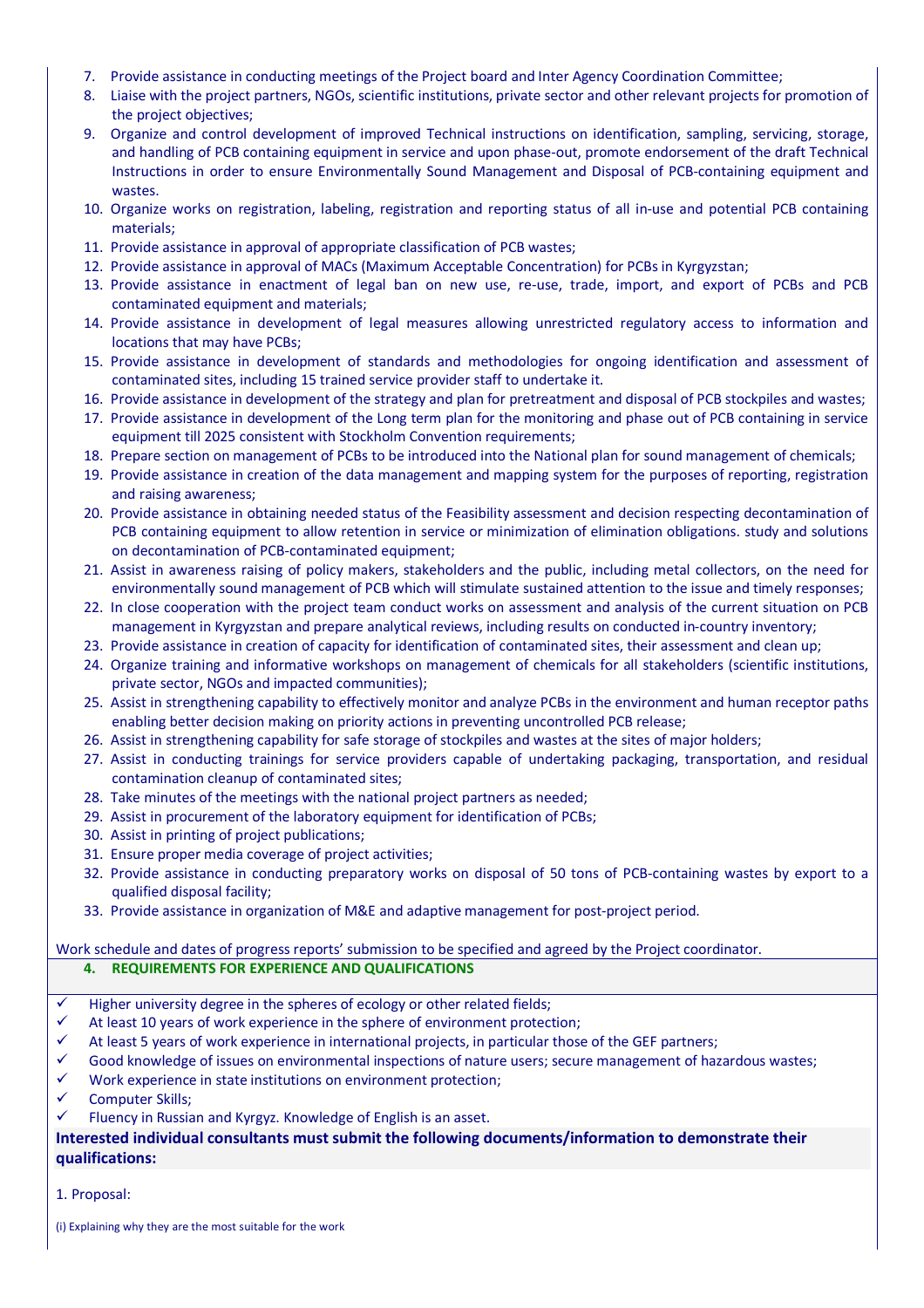(ii) Provide a brief methodology on how they will approach and conduct the work (if applicable)

2. Financial proposal;

3. Duly signed and dated P-11 Form in Russian language.

#### **5. FINANCIAL PROPOSAL**

#### **Lump sum contracts**

The financial proposal shall specify a total lump sum amount, and payment terms around specific and measurable (qualitative and quantitative) deliverables (i.e. whether payments fall in installments or upon completion of the entire contract). Payments are based upon output, i.e. upon delivery of the services specified in the TOR. In order to assist the requesting unit in the comparison of financial proposals, the financial proposal will include a breakdown of this lump sum amount (including travel, per diems, and number of anticipated working days).

### **Travel:**

In the course of the assignment, the Specialist will be expected to undertake field trips within Kyrgyzstan. The dates for missions will be agreed upon. Thus the specialist should fit to travel.

Please take into account the below schedule when preparing your financial quotations:

| October 2012  |                |
|---------------|----------------|
| Batken oblast | 2 working days |
| Osh oblast    | 2 working days |

Jalal-Abad oblast 2 working days

In the **event of unforeseeable travel**, the respective Business Unit and the Individual Contractor should agree upon the manner in which travel costs including tickets, lodging and terminal expenses are to be reimbursed prior to travel. The IC must indicate in writing his/her willingness to undertake such unforeseen travel, before any such travel commences. Travel expenses should be reimbursed to the Individual Contractor, upon submission of Back-to-Office report, travel claim (F-10 form) and all necessary supporting documents.

#### **Selection process:**

#### **Cumulative analysis**

When using this weighted scoring method, the award of the contract should be made to the individual consultant whose offer has been evaluated and determined as:

a) responsive/compliant/acceptable, and

b) Having received the highest score out of a pre-determined set of weighted technical and financial criteria specific to the solicitation.

The selection of candidates will be done in 3 stages:

**1st stage: -** Shortlisting: the evaluation is done based on compliance to the below eligibility criteria.

| #                | <b>EVALUATION CRITERIA</b>                                                                                | Complies/ does not comply |
|------------------|-----------------------------------------------------------------------------------------------------------|---------------------------|
| 1.               | Higher university degree in the spheres of ecology or other related fields                                | Yes/no                    |
| 2.               | At least 10 years of work experience in the sphere of environment<br>protection                           | Yes/no                    |
| $\overline{3}$ . | At least 5 years of work experience in international projects, in particular<br>those of the GEF partners | Yes/no                    |
| 4.               | Work experience in state institutions on environment protection                                           | Yes/no                    |
| 5.               | <b>Computer Skills</b>                                                                                    | Yes/no                    |
| 6.               | Fluency in Russian and Kyrgyz                                                                             | Yes/no                    |

Applications compliant to all the above mentioned minimum requirements will be accepted for the 2nd stage of evaluation.

**2nd stage: -** assessment of the "Technical Proposal". Assessment is carried out in accordance with the requirements set forth below.